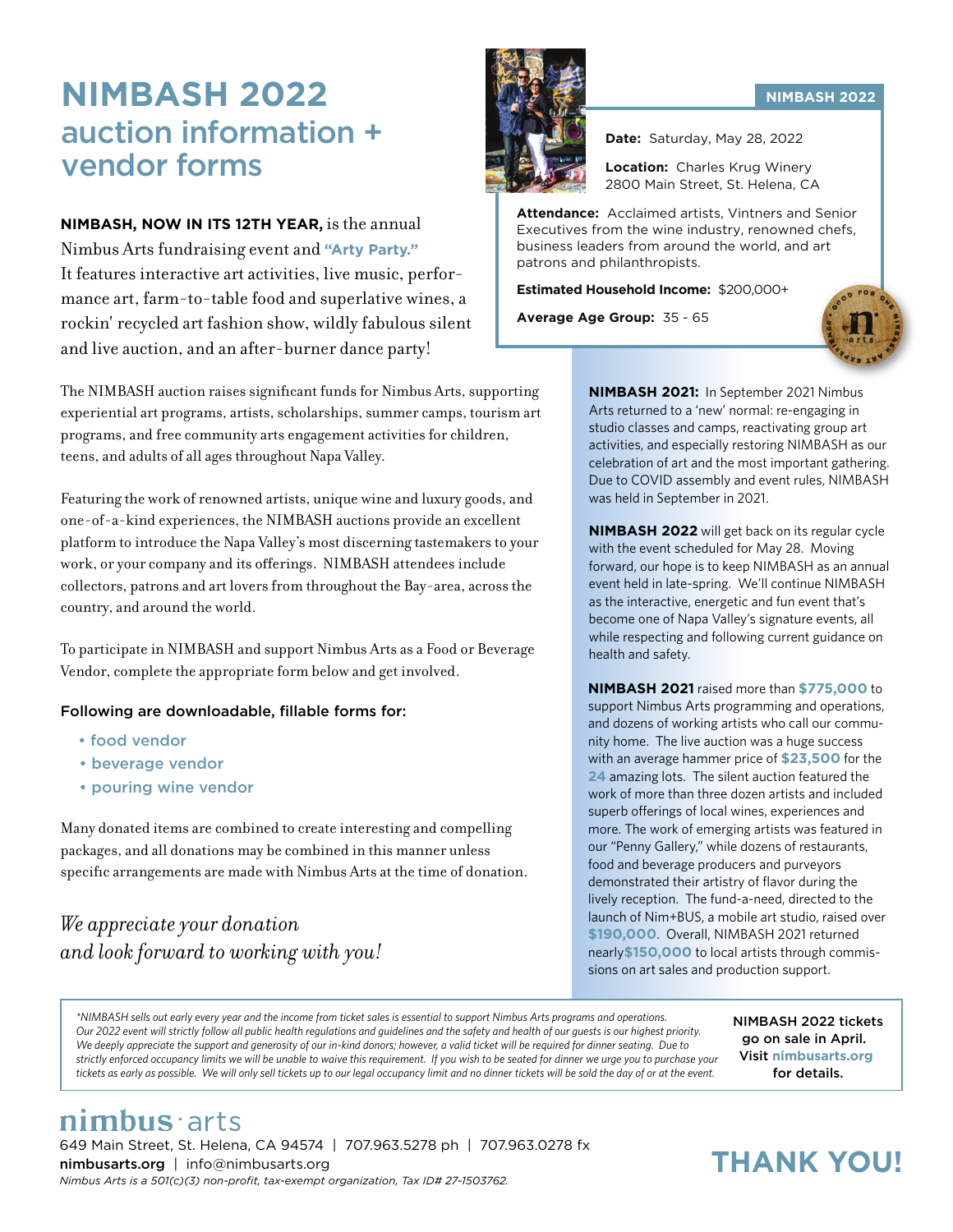

## FOOD VENDOR FORM **NIMBASH 2022**

| <b>DONATION INFORMATION</b> |                                  |
|-----------------------------|----------------------------------|
|                             | Quantity: ______________________ |
|                             |                                  |
| <b>DONOR INFORMATION</b>    |                                  |
|                             |                                  |
|                             |                                  |
|                             |                                  |
|                             |                                  |
|                             |                                  |

**QUESTIONS:**

Eric Muensterman, Food & Wine Liaison 707.337.2028 or eric@nimbusarts.org

**Please fax or email this form to: fax 707.963.0278 email nimbash@nimbusarts.org**

## nimbus arts

649 Main Street, St. Helena, CA 94574 | 707.963.5278 ph | 707.963.0278 fx nimbusarts.org | info@nimbusarts.org *Nimbus Arts is a 501(c)(3) non-profit, tax-exempt organization, Tax ID# 27-1503762.*

## **THANK YOU!**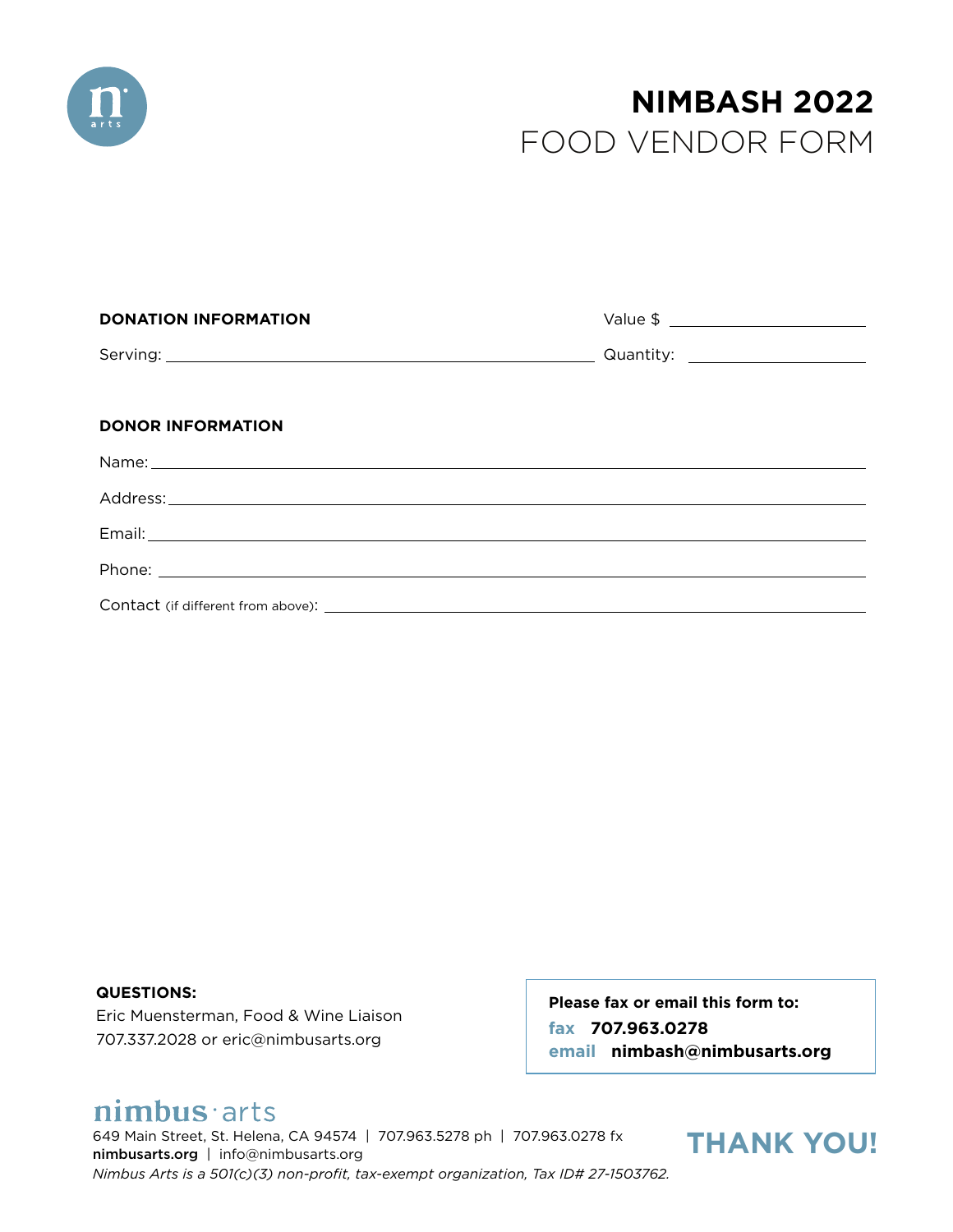

# BEVERAGE VENDOR FORM **NIMBASH 2022**

| <b>DONATION INFORMATION</b>                                                                                                                                                                                                          |  |
|--------------------------------------------------------------------------------------------------------------------------------------------------------------------------------------------------------------------------------------|--|
|                                                                                                                                                                                                                                      |  |
| <b>DONOR INFORMATION</b>                                                                                                                                                                                                             |  |
|                                                                                                                                                                                                                                      |  |
|                                                                                                                                                                                                                                      |  |
|                                                                                                                                                                                                                                      |  |
| Phone: <u>New York: All and State Communications and State Communications and State Communications and State Communications and State Communications and State Communications and State Communications and State Communications </u> |  |
|                                                                                                                                                                                                                                      |  |

**QUESTIONS:** Eric Muensterman, Food & Wine Liaison 707.337.2028 or eric@nimbusarts.org

**Please fax or email this form to: fax 707.963.0278 email nimbash@nimbusarts.org**

## nimbus arts

649 Main Street, St. Helena, CA 94574 | 707.963.5278 ph | 707.963.0278 fx nimbusarts.org | info@nimbusarts.org *Nimbus Arts is a 501(c)(3) non-profit, tax-exempt organization, Tax ID# 27-1503762.*